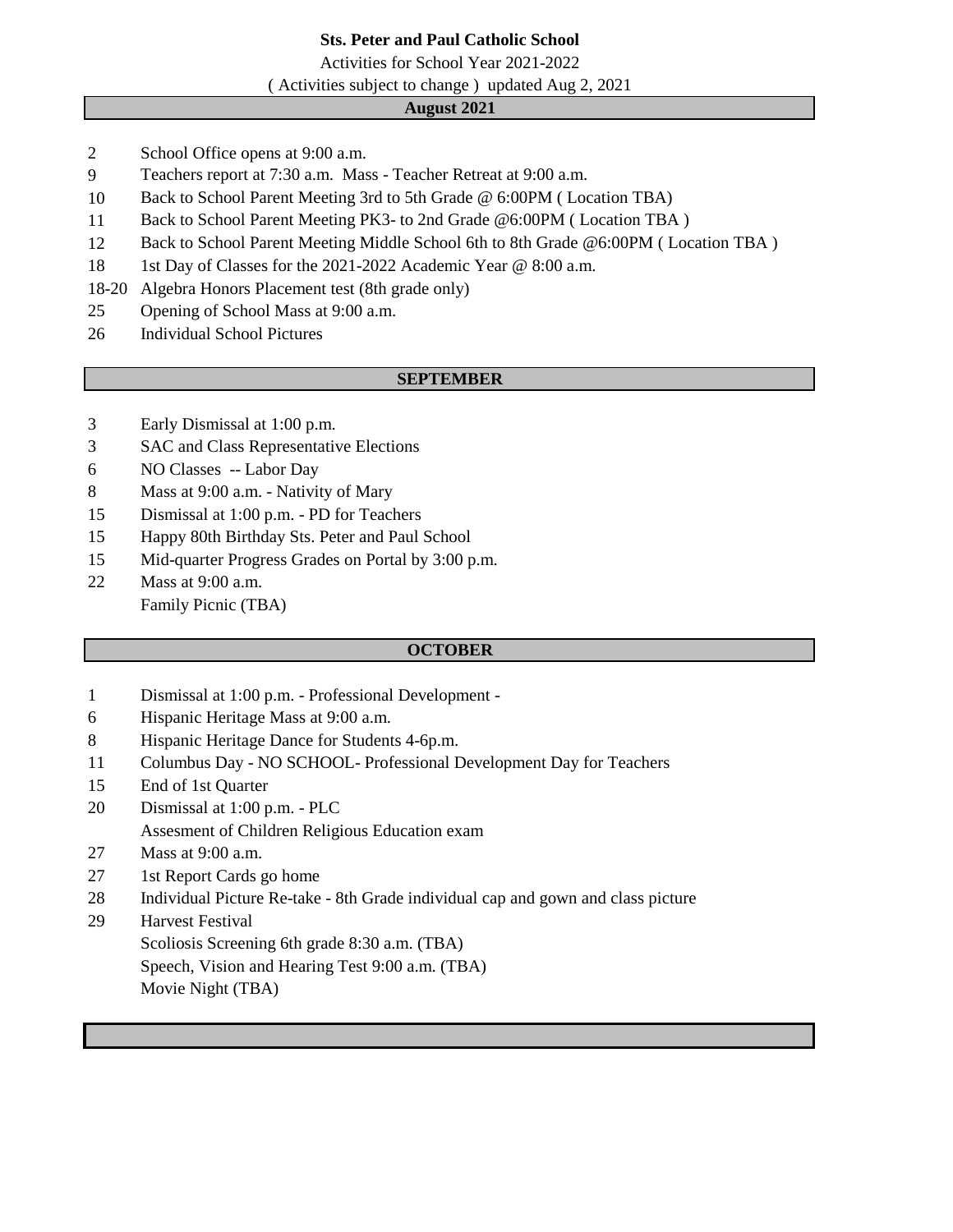## **NOVEMBER**

- Mass at 9:00 a.m. 'All Saints Mass
- Christmas Student Pictures
- Dismissal at 1:00 p.m.
- Veterans' Day NO Classes
- Mid-Quarter Progress Grade on Portal by 3:00 p.m.
- Thankgiving Day School Mass at 9:00 a.m.
- 22-26 Thanksgiving Break
- No School Floating Holiday
- Return from Thanksgiving Break @ 8:00 a.m.

## **DECEMBER**

- Mass at 9:00 a.m.
- Dismissal at 1:00 p.m.
- High School Entrance Exam
- Mass at 9:00 a.m. Immaculate Conception of Mary
- Winter Dance Students
- 13-17 Dual Enrollment Midterms
- Christmas School Mass at 9:00 a.m.
- Dismissal at 1:00 p.m. End of Second Qtr.
- 20-31 Christmas Vacation Christmas Program (TBA)

#### **JANUARY 2021**

- Classes resume at 8:00 a.m.
- Mass at 9:00 a.m.- Epiphany of the Lord
- 12 2nd Quarter Report Cards go home
- Mass at 9:00 a.m.
- NO Classes Dr. Martin Luther King's Day
- Dismissal at 1:00 p.m. PLC
- High School decision sent
- Boosterthon Kick off
- Confirmation Retreat (Tentative)
- Catholic Schools Week begins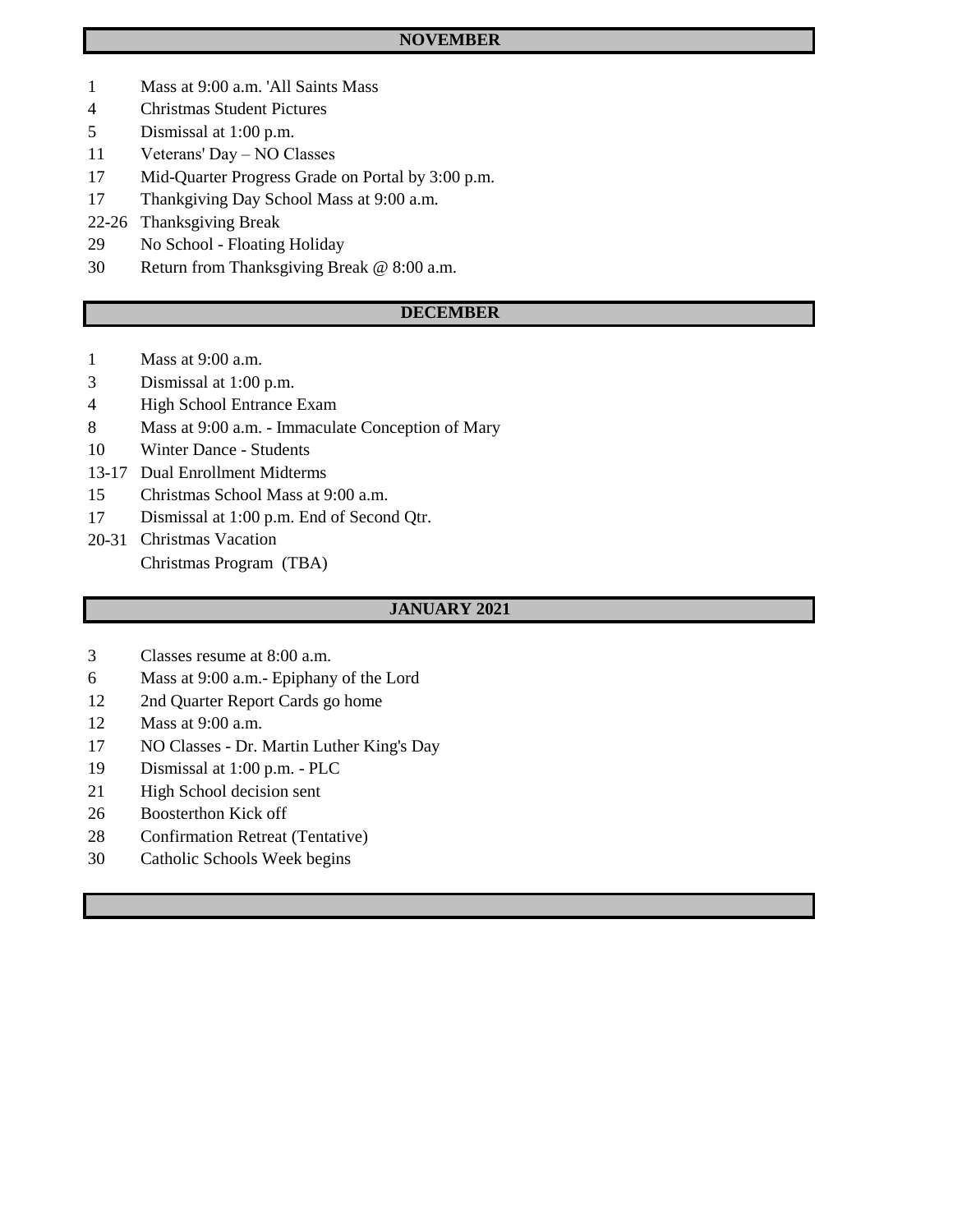## **FEBRUARY**

- Confirmation Meeting in the Auditorium at 8:00 p.m. (Tentative)
- CSW mass at 9:00 a.m.
- Fun Run Day
- Dismissal 1:00 p.m. Faculty Meeting
- Confirmation Practice @7:30 p.m. (Tentative)
- Mid-Quarter Progress Grades on Portal by 3:00 p.m.
- Confirmation at 7:00 p.m. Archbishop Thomas Wenski
- Dismissal 1:00 p.m. Faculty Meeting
- NO Classes -- Presidents' Day
- Terra-Nova Testing Week
- Mass at 9:00 a.m.
- Terra-Nova Testing Week Dance for Middle School (TBA)

#### **MARCH**

- \*\*\* Feb 22 March 11 TerraNova Testing\*\*\*
- Terra Nova Testing week
- Ash Wednesday Mass at 9:00 a.m.
- Dismissal at 1:00 p.m. Faculty Meeting
- Terra Nova Testing Week
- Mass at 9:00 a.m.
- Dismissal at 1:00 p.m. PLC
- End of the 3rd Quarter
- NO School for Students Professional Development Day
- Mass at 9:00 a.m.
- Spring Pictures
- 3rd Quarter Report Cards go home Movie Night (TBA)

## **APRIL**

- Dismissal at 1:00 p.m.
- Stations of the Cross at 10:00 a.m.
- Holy Thursday NO Classes (Floating Holiday)
- Good Friday NO Classes
- 18-22 Easter Vacation Week
- Classes resume at 8:00 a.m.
- 3rd Grade 1st Penance
- Mid-Quarter Progress Grades on Portal by 3:00 p.m.
- First Holy Communion 3rd Grade students at 10:00 a.m.